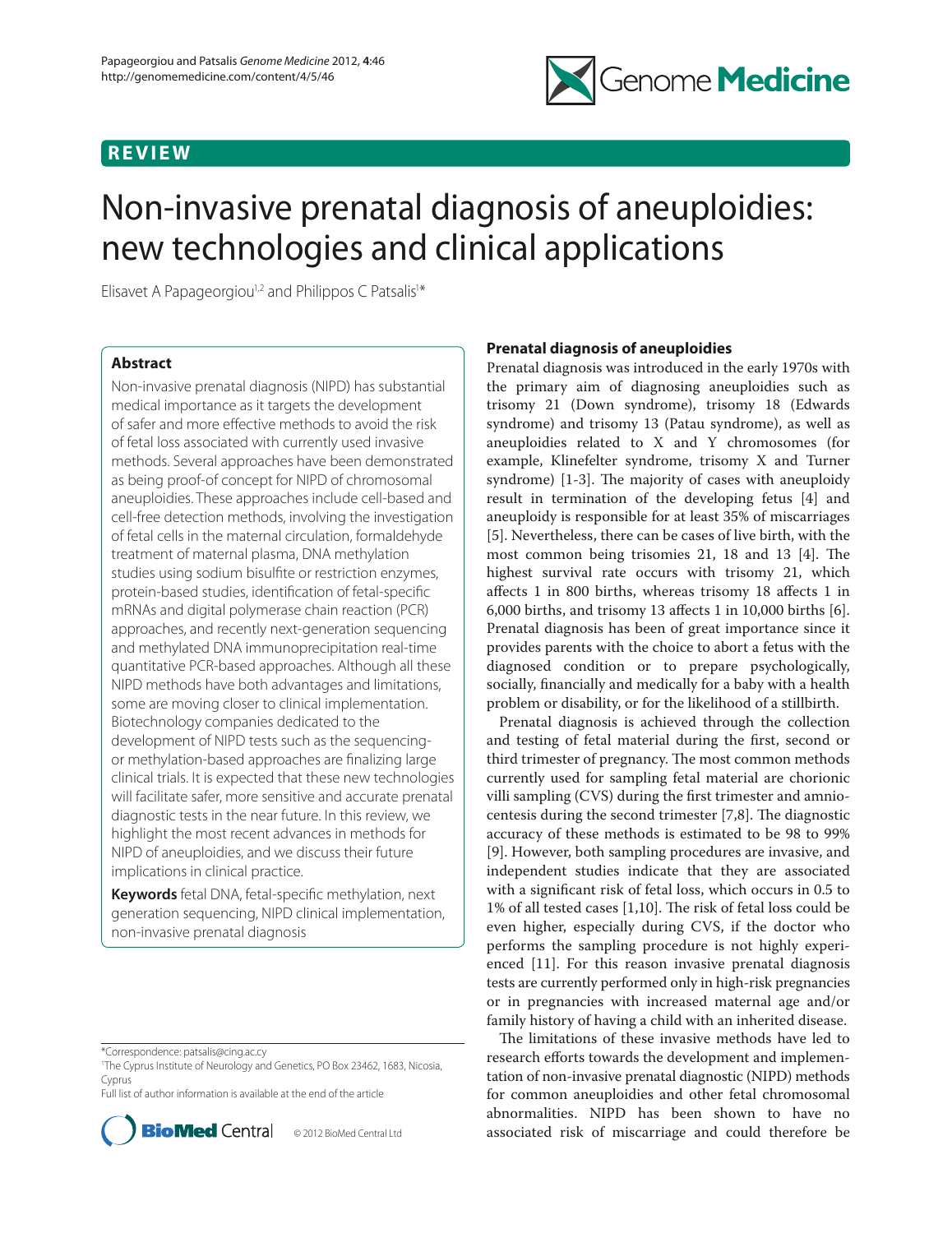implemented for any pregnant woman, irrespective of age or risk of having an affected child [9].

NIPD methods that have been described to date are divided into two categories: cell-based and cell-free approaches, with the second being the most commonly used. The discovery of free fetal DNA (ffDNA) in the maternal circulation during pregnancy [12] was probably the most important step in opening the way towards the development of NIPD approaches. ffDNA has been used successfully for the determination of fetal sex and fetal Rhesus D status in maternal plasma [13,14], and these methods are currently applied as routine tests in a number of diagnostic laboratories worldwide. However, direct analysis of the limited amount of ffDNA (3 to 6%) [15] in the presence of an excess of maternal DNA is a great challenge for NIPD assessment of fetal aneuploidies. Recent studies suggest that fetal DNA accounts for 10 to 20% of total DNA in the maternal circulation [16]. In aneuploidies, one of the chromosomes is present with additional or fewer copies. For example, in trisomy 21, three copies of chromosome 21 are present instead of two. Therefore, the ability to distinguish normal cases from trisomy 21 cases would depend on the ability to detect the extra copy of chromosome 21. The relatively high levels of maternal DNA in the maternal circulation compared with the limited amount of fetal DNA further complicate quantification.

Over the past decade a large number of different methods have been applied to enable discrimination of ffDNA from circulating maternal DNA or ffDNA enrichment [17,18]. These include DNA-based approaches that directly target ffDNA sequences, such as sequencing approaches [19,20]. Additional studies have focused on the development of epigenetic approaches, with the majority of these investigating the methylation status of fetal DNA using either sodium bisulfite DNA treatment [21], methylation-sensitive restriction enzymes [22] or antibodies specific to the 5-methylcytosine residues of CpG dinucleotides in the genome [23]. Alternative approaches have targeted fetal-specific mRNA  $[24]$  or have focused on the investigation of fetal-specific proteins [25].

In this review, we discuss methods for NIPD of aneuploidies, highlighting the most recent advances, their advantages and disadvantages, and their future use in clinical practice.

#### **Developments in aneuploidy detection Cell-based detection methods**

NIPD was initially attempted through the isolation and investigation of intact fetal cells from the maternal circulation during pregnancy. A number of different fetal cell types have been found in maternal peripheral blood, including fetal trophoblasts, leukocytes and nucleated red blood cells (NRBCs). Trophoblast enrichment and isolation is hindered by the lack of placental-specific antibodies as well as the presence of multinucleated morphology [26,27]. Leukocytes may persist from previous pregnancies, which complicates their evaluation in a subsequent pregnancy. Furthermore, leukocytes lack unique cell markers that could be used to discriminate fetal from maternal leukocytes [28]. However, NRBCs have a short half-life of 25 to 35 days and are therefore unlikely to persist from previous pregnancies [29]. Moreover, they have unique cell morphology and a complete chromosomal complement. Consequently, the majority of studies based on fetal cell recovery in maternal circulation have focused on the investigation of NRBCs [30,31].

Techniques such as fluorescence *in situ* hybridization (FISH) and polymerase chain reaction (PCR) have shown that there is an average of one fetal NRBC per milliliter of maternal peripheral blood, with a maximum of six fetal cells per milliliter of maternal peripheral blood [32,33]. Due to this limited number of fetal NRBCs, both FISHand PCR-based approaches have difficulties in isolating and investigating these cells. Using FISH, the majority of NRBCs are identified as maternal and only a small proportion (if any) are identified as being of fetal origin [30,31]. Single-cell PCR approaches have shown that at least 50% of the NRBCs are of maternal origin [34]. In addition, the majority of these cells undergo apoptosis, which leads to unstable and fragmented DNA that is not suitable for molecular cytogenetic analysis [35,36]. PCR analysis of these cells is also associated with allele dropout (failure to amplify or detect an allele). To overcome these difficulties, a higher number of fetal cells would need to be analyzed (for example, five to six fetal cells) [37].

#### *Fetal cell enrichment strategies*

Enrichment to increase the number of fetal cells isolated from the maternal circulation has been of great importance in reducing the complexity of evaluating fetal cells. The first step involves Ficoll-Paque or Percollgradient density centrifugation to remove mature red blood cells and granulocytes, leaving peripheral mononuclear cells [34,38]. Further enrichment is usually achieved using methods such as fluorescence-activated cell sorting (FACS) [31,39], magnetic-activated cell sorting (MACS)  $[40,41]$  or charge flow separation  $[42]$ . The general principle of these methods is the separation and isolation of fetal cells from maternal cells using monoclonal antibodies that target fetal-specific cell surface antigens. The first monoclonal antibody used for enrichment of fetal cells was directed against CD71, the transferrin receptor [30]; however, purity after FACS was low. An improvement was later made by using MACS depletion of anti-CD45 prior to selection of CD71-positive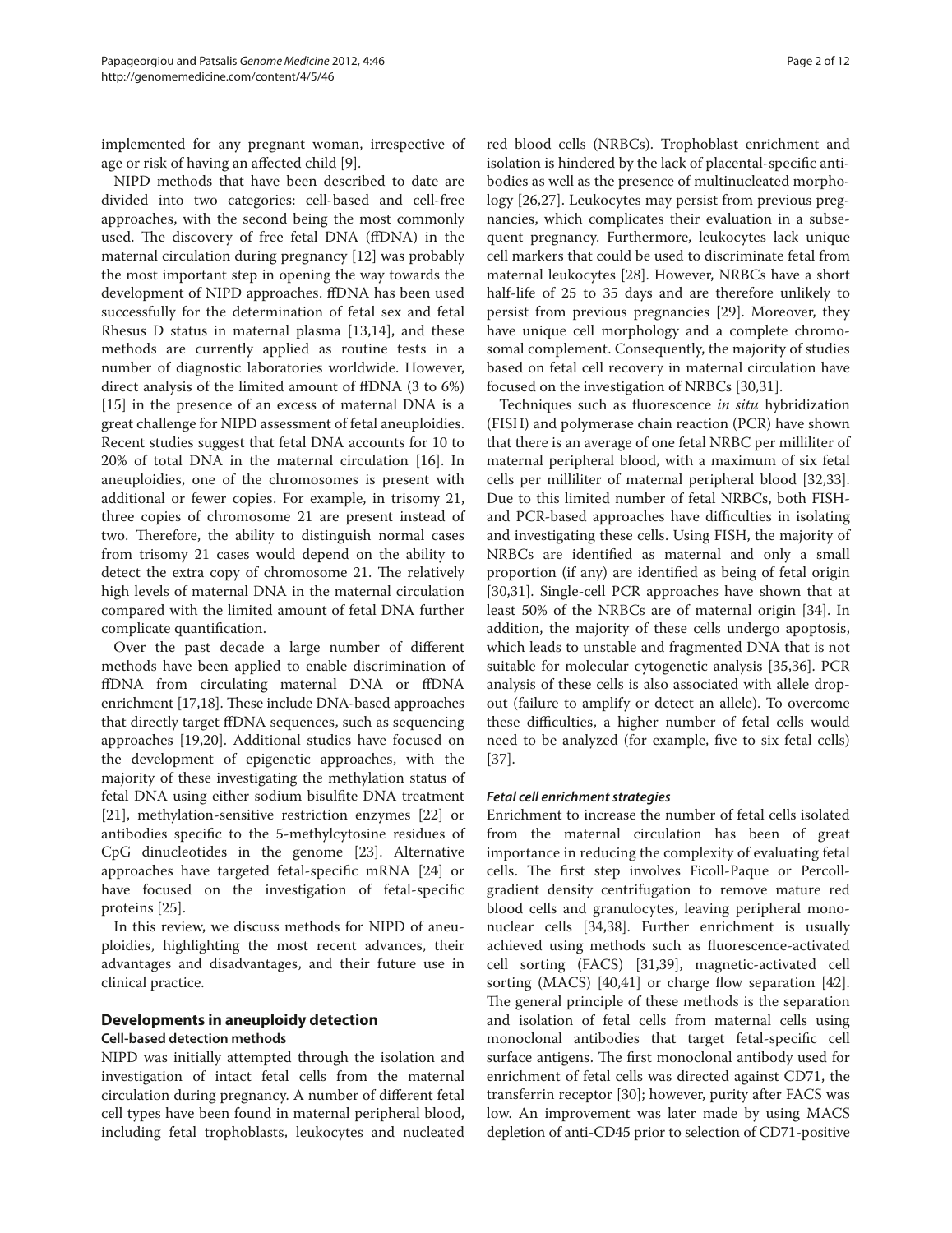cells [43]. However, the methods used so far have had low recovery rates.

#### *Detection of aneuploidies*

An early prospective multi-center study to evaluate the utility of fetal NRBCs for NIPD of aneuploidies was initiated in 1994. The study, which was completed after 5 years and included 2,744 maternal samples, demonstrated that only 41.1% of male euploid cases could be identified, whereas the success rate was higher in aneuploid cases (74.4 %), indicating that fetal cells are more abundant in aneuploid pregnancies and therefore more easily detected [44]. Independent studies using PCR methods have confirmed these findings, especially in trisomy 21 cases, and have reported sixfold higher numbers of fetal cells in maternal blood in trisomy 21 cases compared with normal cases [45].

Although the use of NRBCs was initially promising for prenatal diagnosis, their extremely small number in the maternal circulation, as well as the fact that the vast majority are of parental origin, has not allowed the successful implementation of fetal cell-based approaches [45-47]. Another approach is the investigation of intracellular fetal-specific proteins; however, there is not much evidence yet to support this method [48].

An alternative source of intact fetal cells is the distal endocervical canal. Fetal cells released into the uterine cavity during early pregnancy are a potential source of material for NIPD [49], and are most probably extravillous trophoblasts [50,51]. In a study of 28 normal pregnancies and five trisomy 21 cases at 12 to 13 weeks of gestation, abnormal fetal cells were identified in all abnormal pregnancies, and one abnormal cell was detected in a normal pregnancy using dual FISH labeling and automated microscopy [52]. Nevertheless, larger-scale validation studies are required to evaluate the sensitivity and specificity of this approach for NIPD of aneuploidies.

It is evident that once a highly sensitive method for isolating intact fetal cells is developed, the advantages for NIPD would be great. Intact fetal cells contain the complete fetal genome, which could be investigated using high throughput methods such as microarray- and sequencing-based technologies for screening and diagnosis of aneuploidies as well as other genomic disorders.

#### **Cell-free detection methods**

The discovery of free nucleic acids in the circulation of adults in 1948 [53] has been of great importance in the field of NIPD. Based on this observation, in 1997 Lo and colleagues described for the first time the presence of cell-free fetal DNA (cffDNA) in maternal peripheral blood during pregnancy [12]. Subsequent studies have shown that cffDNA is detectable from the first trimester of pregnancy in maternal plasma at an abundance of 3% of total plasma DNA. This value increases during pregnancy, reaching 6% towards the end of the pregnancy  $[15,54,55]$ , although more recent studies have demonstrated a range of 10 to 20% of fetal DNA [16]. The studies that refer to a higher percentage of fetal DNA are more recent and they have been using more advanced technologies (digital PCR) compared to previous studies that have used real time quantitative PCR (qPCR) technologies. The first non-invasive diagnostic efforts aimed to identify Y chromosomal regions and thereby determine fetal sex, which would facilitate the early detection of hereditary X-linked disorders [56]. In addition, the use of DNA markers such as single nucleotide polymorphisms (SNPs) has allowed the detection of fetal genetic abnormalities. One such example is the detection of paternally inherited SNPs located in the β-globin locus for NIPD of β-thalassemia [57,58]. Furthermore, the application of PCR technology in combination with mass spectrometry (MS) has allowed the detection of fetal monogenic mutations present in the maternal circulation [57-63]. One such application was the use of the MassARRAY system, a matrix-assisted laser desorption ionization time-of-flight MS system designed for the detection of primer-extended PCR products [62,64]. The MassARRAY system has been used successfully for the reliable exclusion of β-thalassemia mutations in maternal plasma.

Nevertheless, the development of NIPD for aneuploidies remains the greatest challenge, and the primary target has been trisomy 21, the most common aneuploidy [6]. One of the first difficulties to overcome was the limited amount of cffDNA in the maternal circulation (3 to 6%) [15] or 10 to 20% based on recent studies [16]). For this reason, the primary focus has been on the development of methods for the enrichment of cffDNA to enable accurate quantification of copy number changes that are associated with fetal aneuploidies.

#### *DNA detection methods*

Initial attempts took advantage of the small size of cffDNA fragments, which were estimated to be smaller than 300 bp, whereas maternal DNA fragments are much bigger [17]. This discovery spurred the development of methods for the isolation of small DNA fragments present in the maternal circulation [65] - for example, by agarose gel electrophoresis of plasma samples followed by size-fractionated fragment analysis by real-time qPCR. Highly polymorphic microsatellite markers on chromosome 21 were used to discriminate paternally derived and maternally derived fetal genetic traits. However, these methods could not be used for the development of NIPD for aneuploidies since they are laborious and susceptible to contamination from other sources of nucleic acids [66].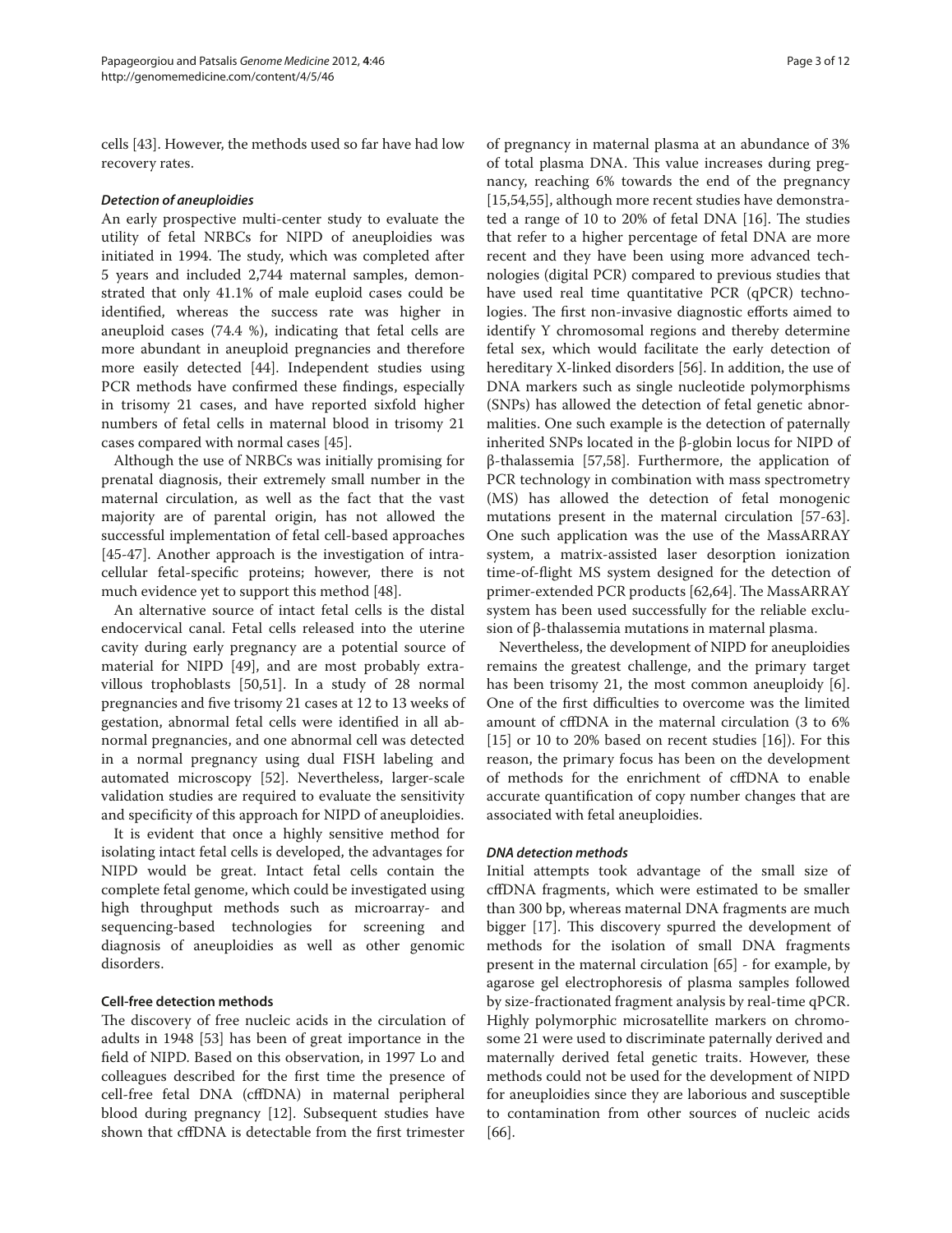An alternative approach for cffDNA enrichment and development of NIPD for trisomy 21 was the treatment of maternal peripheral blood with formaldehyde. The theory behind this was that stabilization of maternal white blood cells using formaldehyde would lead to reduced maternal cell lysis, and therefore less maternal DNA would be released into the maternal plasma [67,68], leading to reduced maternal background and therefore indirect enrichment of cffDNA in maternal plasma. This approach was performed in 60 pregnancies including three trisomy 21 cases, and 56 of 57 normal cases and two of the three trisomy 21 cases were correctly classified. Although the initial findings of this approach were promising, they were not reproducible by independent research groups (Table 1) [69,70].

#### *DNA methylation-based methods*

A different approach adopted by a large number of groups has been the investigation of epigenetic differences between fetal DNA and maternal DNA. Methylation is one of the most common epigenetic mechanisms under investigation, especially in cancer research [71,72]. The identification of tumor-specific DNA methylation patterns in the plasma of cancer patients [73-75] has raised the possibility of identifying fetal-specific methylation patterns in the maternal circulation. The aim of this approach is the identification and selection of fetalspecific markers that have the potential to be developed into NIPD diagnostic markers. One of the most widely used methods for investigating DNA methylation patterns is treatment with sodium bisulfite (NaHSO $_{3}$ ), and this has been used by the majority of methylation-based studies for NIPD. This technique relies on the conversion of nonmethylated cytosine to uracil, which allows the discrimination of methylated from non-methylated DNA sequences. The study of both methylated and non-methylated sequences is achieved by the design of primers that target either the methylated or non-methylated regions followed by methylation-specific PCR [76].

In 2002, Poon and colleagues demonstrated for the first time the presence of DNA methylation differences between maternal and fetal DNA [18]. Three years later, the same team reported the first gene to be shown to have differential methylation patterns between maternal and fetal DNA: *SERPINB5* (encoding serine protease inhibitor B5), located in chromosomal region 18q [21]. To achieve this, sodium bisulfite conversion of DNA was applied in combination with methylation-specific PCR using placental (fetal) DNA samples and DNA samples from non-pregnant women. The promoter region of *SERPINB5* was shown to be hypomethylated in fetal DNA and hypermethylated in non-pregnant female DNA. Furthermore, the same group detected these hypomethylated DNA sequences in cell-free DNA extracted from maternal plasma during pregnancy, indicating the presence of cffDNA in the maternal circulation.

Alternative approaches have used sodium bisulfiteconverted DNA in combination with digital PCR and/or MS analysis for the successful quantification of cffDNA in maternal plasma [77]. Furthermore, studies have shown that the combination of sodium bisulfite DNA treatment with the identification of SNPs within differentially methylated regions (DMRs) can facilitate cffDNA quantification  $[22,78-80]$ . Specifically, this technique requires the presence of at least one SNP that is homozygous in the mother and heterozygous in the fetus, and therefore is only possible in cases with such informative SNPs. However, the successful and full conversion of non-methylated cytosine to uracil is rarely achieved. Moreover, DNA degradation occurs after treatment with sodium bisulfite [81] and further complicates the quantification of extremely low amounts of cffDNA (Table 1).

An additional methylation-based approach is the use of methylation-sensitive restriction enzymes, which can either be methylation-specific (recognize and cut specific methylated sites) or non-methylation-specific (recognize and cut specific unmethylated sites). The use of nonmethylation-specific restriction enzymes [82] can result in enrichment of methylated genomic regions and the decomposition of non-methylated DNA. Therefore, when using such enzymes to treat maternal plasma, the sequences that are hypermethylated in fetal DNA are enriched. A significant number of studies have been based on the use of such restriction enzymes [22,77,79]. However, this approach is limited by the number of regions that are suitable for testing, since the possibility of having a methylation-sensitive restriction site within the feto-maternal DMRs of interest is rare (Table 1) [18,22,79,83-85].In these conventional methylation-based approaches, a large number of feto-maternal methylation differences have been detected, primarily on chromosome 21 [22,23,77]. Although these methods are costeffective and do not require prior knowledge or expensive infrastructure, they can only be applied to CpG islands and promoter regions, which cover only a small fraction of the genome.

#### *Protein detection methods*

In addition to approaches aimed at detecting fetalspecific nucleic acids in the maternal circulation, efforts have been made to detect fetal-specific proteins in maternal plasma. The purpose of this approach was the discrimination between normal and abnormal pregnancies based on protein quantification. However, the presence of high levels of maternal proteins in maternal plasma makes the quantification of fetal-specific proteins challenging. Therefore, studies have now shifted to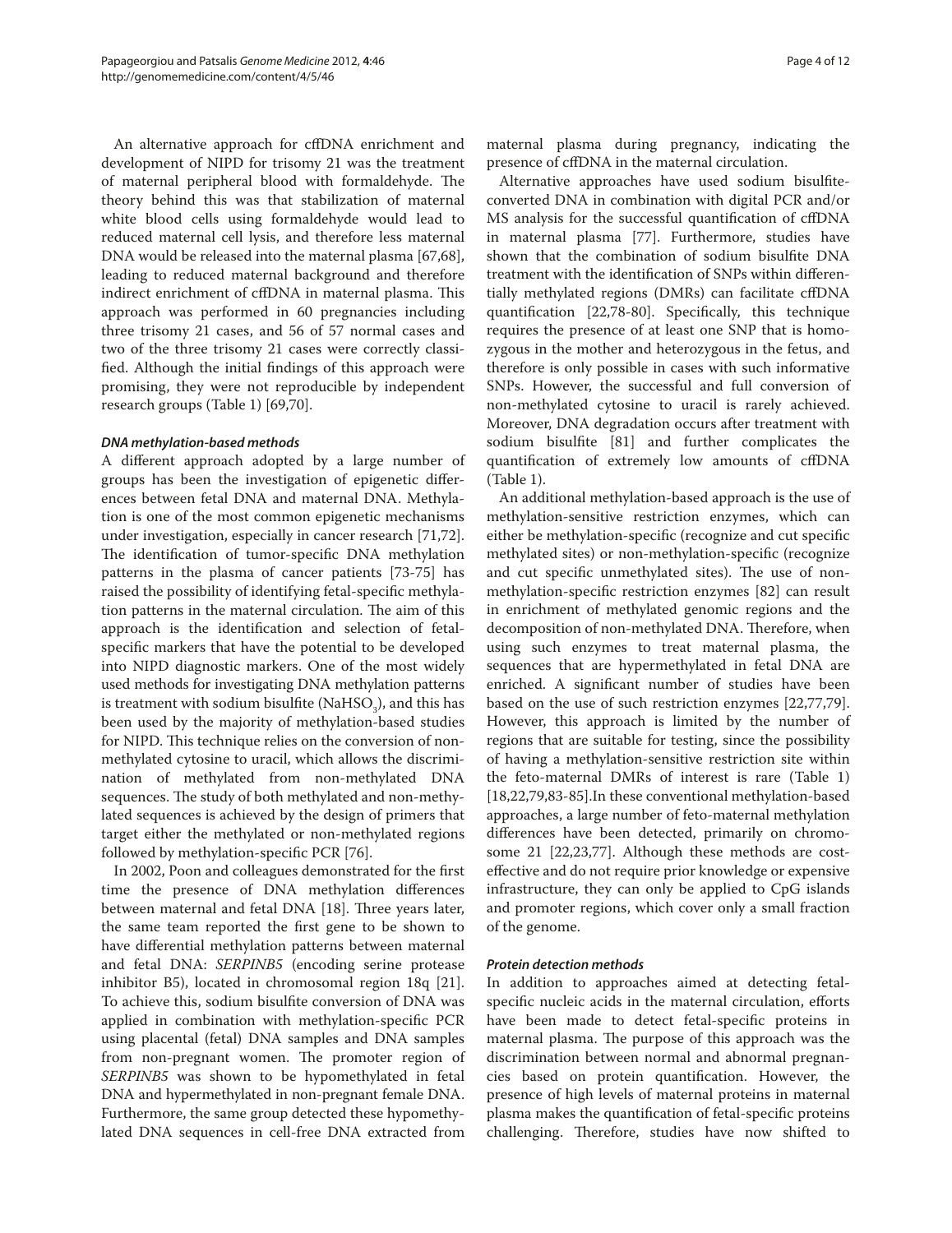|  | Table 1. Advantages and disadvantages of different NIPD approaches |  |
|--|--------------------------------------------------------------------|--|
|--|--------------------------------------------------------------------|--|

| <b>Technology</b>                                                    | Sensitivity/specificity<br>(%)                        | Cost | Complexity | <b>Reproduced by</b><br>other groups <sup>a</sup> | Advantages                                                 | <b>Technical and clinical</b><br>challenges                                                                                                                             |
|----------------------------------------------------------------------|-------------------------------------------------------|------|------------|---------------------------------------------------|------------------------------------------------------------|-------------------------------------------------------------------------------------------------------------------------------------------------------------------------|
| Formaldehyde treatment<br>[67, 68]                                   | 98.2% sensitivity<br>66.6% specificity                | Low  | Simple     | No.                                               | Indirect enrichment<br>of fetal DNA                        | Requires a large number of<br>informative SNPs                                                                                                                          |
| DNA methylation studies<br>using sodium bisulfite<br>$[21, 78 - 80]$ | Small independent<br>studies                          | Low  | Simple     | Not tested                                        | Direct enrichment of<br>fetal DNA                          | DNA degradation, full conversion<br>is rarely achieved                                                                                                                  |
| DNA methylation studies<br>using restriction enzymes<br>[22, 77, 79] | Small independent<br>studies                          | Low  | Simple     | Not tested                                        | Indirect enrichment<br>of fetal DNA                        | Limited to the investigation of<br>regions with restriction sites                                                                                                       |
| Protein-based studies<br>[25, 87]                                    | Small independent<br>studies                          | Low  | Simple     | Not tested                                        | Direct discrimination<br>of fetal proteins                 | Requires accurate quantification<br>to distinguish normal from<br>abnormal pregnancies                                                                                  |
| Next-generation<br>sequencing [19,20,89,91,95]                       | 99.2 to 100% sensitivity<br>97.9 to 99.7% specificity | High | Complex    | Yes                                               | Reliable                                                   | Time consuming (more than<br>one week to obtain the result),<br>laborious, requires technical<br>expertise, requires expensive<br>equipment and infrastructure          |
| MeDIP real time gPCR-<br>based approach [98,99]                      | 100% sensitivity<br>100% specificity                  | Low  | Simple     | Not tested                                        | Results obtained<br>within 3 to 4 days                     | Requires 100% antibody<br>performance, requires extensive<br>quality control of reagents prior<br>to use                                                                |
| Identification of<br>fetal-specific mRNAs<br>[104, 106, 108, 109]    | 100% sensitivity<br>89.7% specificity                 | Low  | Simple     | Not tested                                        | Direct discrimination<br>of fetal RNA from<br>maternal RNA | Requires a large number of<br>informative SNPs, limited by<br>mRNA stability                                                                                            |
| Digital PCR-based approach<br>[110, 111]                             | Proof-of-principle                                    | High | Complex    | Not tested                                        | Accurate<br>quantification of DNA<br>molecules             | Requires technical expertise,<br>simplification is achieved by the<br>use of microfluidic devices, which<br>are expensive and not widely<br>available                   |
| Epigenetic-genetic<br>chromosome-dosage<br>approach [78,79]          | 96.9% sensitivity<br>92.8% specificity                | High | Complex    | Not tested                                        | Use of digital PCR                                         | Requires a large number of<br>informative SNPs, simplification<br>is achieved by the use of<br>microfluidic devices, which<br>are expensive and not widely<br>available |

a 'No' refers to the presence of published literature indicating failure to reproduce the results by independent groups; 'Not tested' refers to the absence of published literature indicating reproduction of the results by independent groups. MeDIP, methylated DNA immunoprecipitation; PCR, polymerase chain reaction; qPCR, quantitative polymerase chain reaction; SNP, single nucleotide polymorphism.

implement methods to reduce the ratio of maternal proteins relative to fetal proteins [86]. Following indirect enrichment of fetal proteins, techniques such as twodimensional gel electrophoresis enable the separation and detection of rare proteins of fetal origin in maternal plasma [25,87]. However, there is at present no convincing evidence of a commonly identified fetal-specific protein in maternal plasma, which is probably due to the high complexity of the plasma proteome, which derives from every tissue of the body.

**A new era of non-invasive prenatal diagnosis for aneuploidies** To address the limitations of previous applications, a number of revolutionary and novel approaches have been developed (Table 1).

#### *Next-generation sequencing approaches*

The implementation of next-generation sequencing (NGS) technologies in the development of NIPD of aneuploidies has revolutionized the field. In 2008, two independent groups demonstrated that NIPD of trisomy 21 could be achieved using next-generation massively parallel shotgun sequencing (MPSS) of maternal plasma [19,20]. Follow-up studies have demonstrated that the sensitivity of the approach is restricted by the number of sequencing reads [88].

Large-scale validation studies were then performed by research groups and biotechnology companies. One of the first studies performed included 753 pregnancies, of which 86 included fetuses with trisomy 21 [89]. However, 7.1% of the samples were excluded from the analysis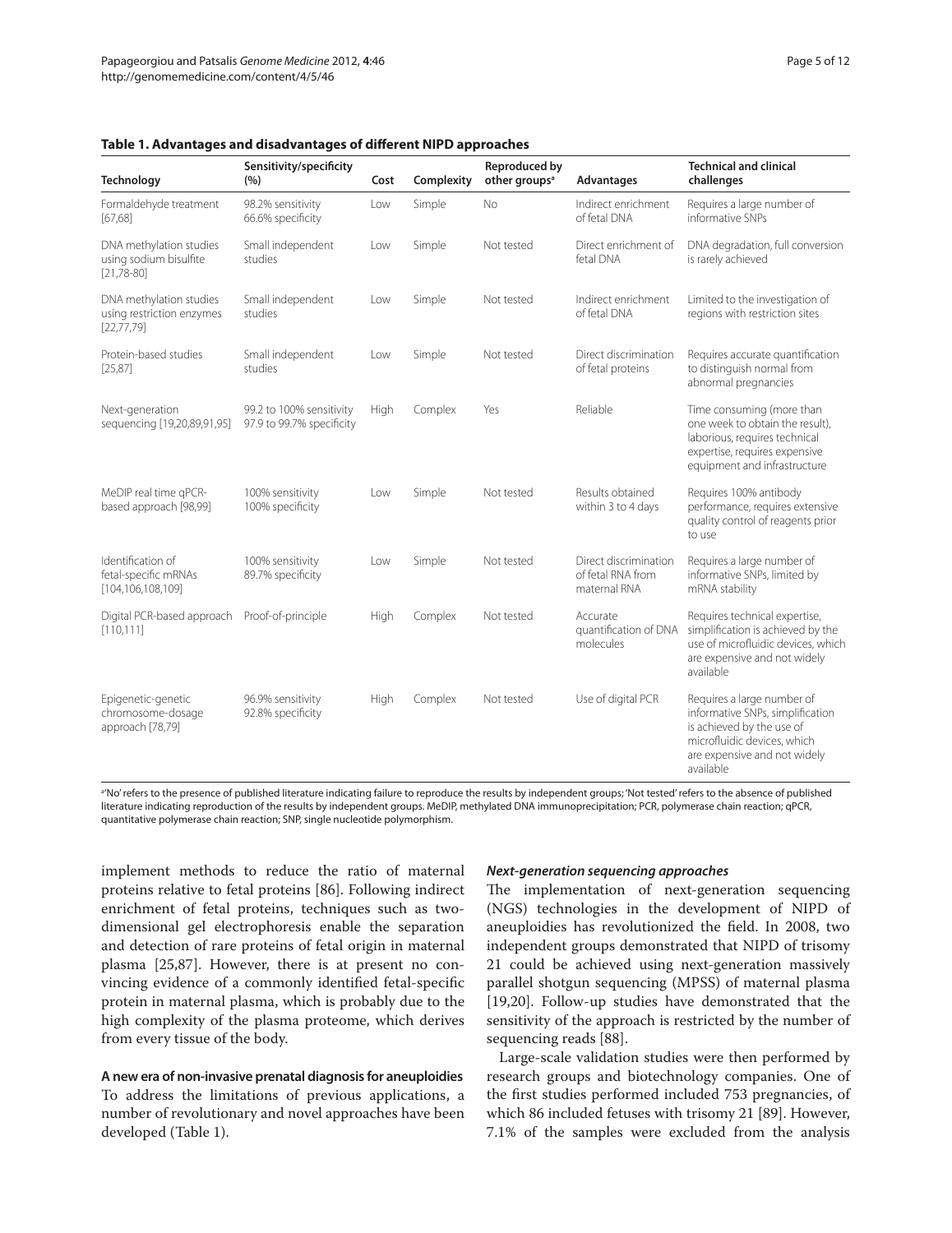(Table 2). Nevertheless, the samples tested demonstrated 100% sensitivity and 97.9% specificity of the approach. An independent study performed by a biotechnology company prospectively tested 480 pregnancies, of which 39 were in women carrying a fetus with trisomy 21 [90]. In this study the sensitivity and specificity were calculated to be 100% and 99.7%, respectively. However, the authors' exclusion criteria meant that 6.4% of the samples were excluded from testing and/or analysis (Table 2). The same biotechnology company has recently performed a larger scale international clinical study to validate their laboratory-developed test (LDT). The study included 4,664 pregnancies of which only 1,696 were analyzed. The sample exclusion was based on a number of criteria (Table 2). Among the selected samples, 212 were obtained from trisomy 21 pregnancies. The sensitivity and specificity of the test were calculated to be 99.2% and 98.6%, respectively [91]. In addition, several pilot studies have shown the ability of MPSS to detect trisomy 18 and trisomy 13 non-invasively, although with more variable results [92-94].

An alternative NGS approach was adopted by a different biotechnology company. The study was performed with 298 pregnancies collected from first, second and third trimester pregnancies, and included 39 trisomy 21 cases and seven trisomy 18 cases [95]. The samples were analyzed using a novel, highly multiplexed assay termed digital analysis of selected regions (DANSR). Cell-free DNA from maternal blood samples was analyzed using DANSR assays for loci on chromosomes 21 and 18. This study showed correct classification of all abnormal cases tested (Table 2). Furthermore, an independent research group has described a new approach based on single molecule DNA sequencing of cell-free DNA in maternal plasma [96]. In this study, 20 maternal plasma samples were tested, of which 11 were obtained from trisomy 21 pregnancies. The samples were obtained at 9 to 16 weeks of gestation. The results indicated that all cases were correctly classified. Furthermore, trisomy 21 fetuses could be more clearly distinguished from euploid fetuses compared with the other sequencing approaches (Table 2). In addition, the proof of concept for NIPD of fetal microdeletion syndromes via sequencing has recently been described [97].

#### *Methylated DNA immunoprecipitation real-time qPCR-based approach*

An alternative approach for the development of NIPD of aneuploidies has recently been described by our group. The approach is based on the application of methylated DNA immunoprecipitation (MeDIP), which takes advantage of the methylation differences that are present in maternal and fetal DNA. MeDIP application allows enrichment of fetal-specific hypermethylated regions by using an antibody that targets the 5-methylcytosine residues of CG dinucleotides [71,84]. In 2009, our team applied the MeDIP approach in combination with highresolution microarrays and identified a large number of feto-maternal DMRs on chromosomes that are associated with the development of the most common fetal aneuploidies (chromosomes 13, 18, 21, X and Y) [98].

NIPD of trisomy 21 was then achieved by testing a small number of selected DMRs using the MeDIP approach in combination with real time qPCR. The study was performed with 80 pregnancies, of which 34 were obtained from women carrying a trisomy 21 fetus. The pregnancies tested were in the range of 10 to 13 weeks of gestation. Correct diagnosis was obtained for all normal and abnormal cases, demonstrating 100% sensitivity and specificity of the approach (Tables 1 and 2) [99]. Subsequently, a large-scale clinical trial including about 700 cases is currently in progress.

#### *mRNA detection methods*

An alternative approach with the potential to be developed into an NIPD test for Down syndrome was based on the identification of fetal-specific mRNA in the maternal circulation during pregnancy. The primary aim was the identification of mRNAs that are actively transcribed only in the fetus and are released into the maternal circulation. The presence of fetal-specific mRNA in the maternal circulation was first described in 2000 [100]. Subsequent studies have investigated the stability of mRNA in maternal plasma [101-103]. In addition, one of the most important discoveries in this area is that the majority of mRNA molecules in the maternal circulation derive from the placenta [24]. Lo and colleagues successfully identified mRNA molecules that could be used for NIPD [104,105]. A large panel of fetal-specific mRNAs, actively transcribed only in the fetus but not in the mother, was identified. Subsequent studies showed that fetal-specific mRNA of genes located on chromosome 21 can be detected in maternal plasma [106,107]. One such gene is *PLAC4* (encoding placenta-specific 4 protein, and located on chromosome 21), which is expressed in the placenta and is specific for the fetus in maternal plasma [106]. *PLAC4* mRNA was used to develop NIPD for trisomy 21 using a so-called RNA-SNP strategy using MS. In this approach, informative SNPs (heterozygous in the fetus and homozygous in the mother) located in *PLAC4* mRNA needed to be identified and used for NIPD of trisomy 21 [106]. This study was performed in 10 trisomy 21 cases and the diagnostic sensitivity and specificity of the approach were calculated to be 96.5% and 90%, respectively. An improvement of the diagnostic efficiency was observed in a follow-up study performed by the same group. The study included 153 pregnancies in the first trimester including normal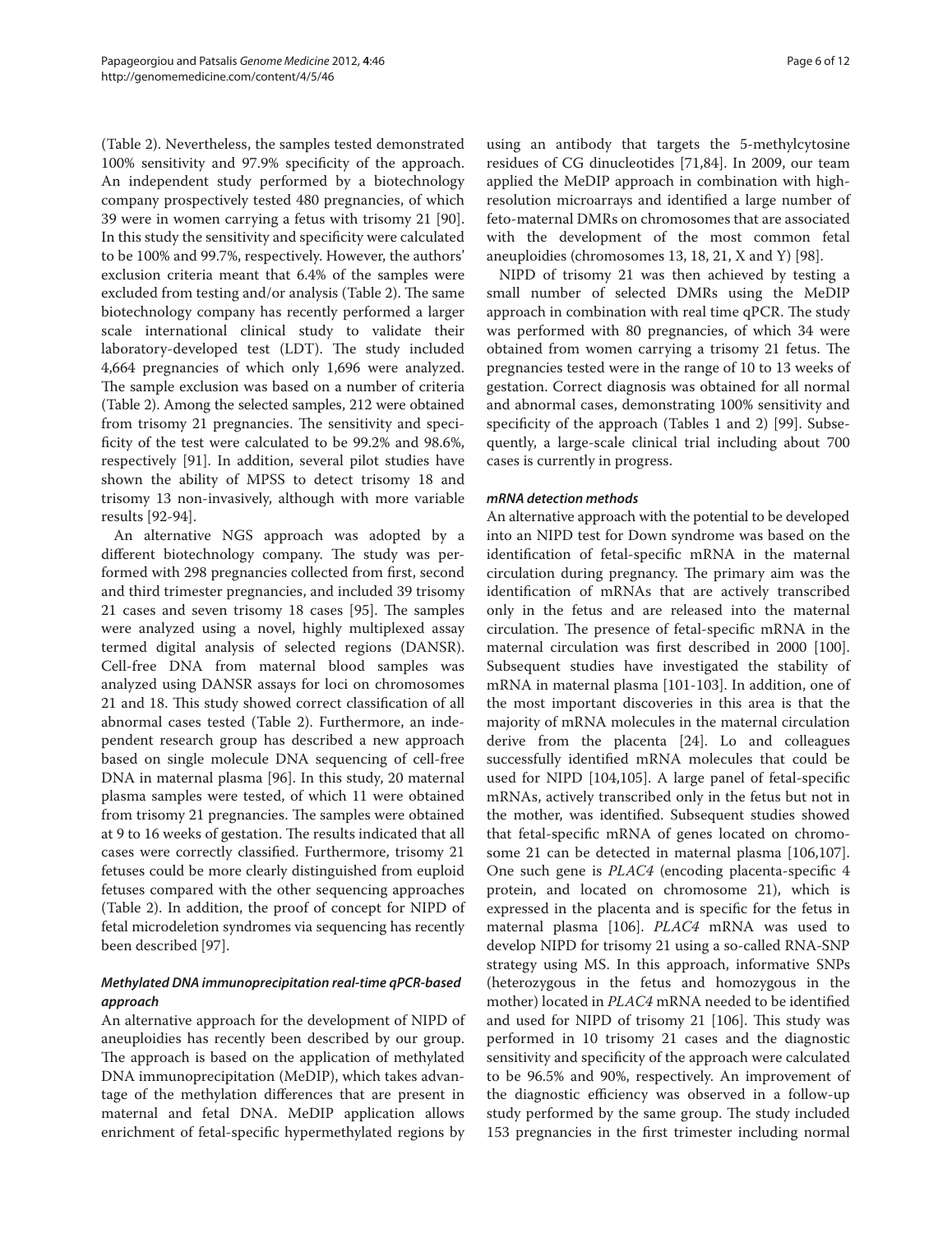| <b>NIPD clinical study</b>                              | <b>Groups tested</b>                                                | <b>Exclusion criteria</b>                                                                                                                                          | <b>Excluded</b><br>cases (%) | Clinical<br>findings:<br>sensitivity/<br>specificity (%) |
|---------------------------------------------------------|---------------------------------------------------------------------|--------------------------------------------------------------------------------------------------------------------------------------------------------------------|------------------------------|----------------------------------------------------------|
| NGS study [89]                                          | 667 normal<br>86 trisomy 21                                         | Insufficient sample quality (for example, amount of sample)<br>Failed quality control of sequencing (failed DNA extraction,<br>library construction or sequencing) | 7.1                          | 100/97.9                                                 |
| NGS study [90]                                          | 441 normal<br>39 trisomy 21                                         | Insufficient sample quality (fetal fraction, total DNA)                                                                                                            | 6.4                          | 100/99.7                                                 |
| NGS study [91]                                          | 4.452 normal<br>221 trisomy 21                                      | Sample not adequate (sample volume, long processing<br>time, poor sample quality)                                                                                  | 63.6                         | 99.2/98.6                                                |
| NGS study<br>(DANSR approach) [95]                      | 252 normal<br>39 trisomy 21<br>7 trisomy 18                         | No exclusion criteria were mentioned                                                                                                                               | $\Omega$                     | 100/100                                                  |
| NGS study<br>(single molecule DNA sequencing)<br>$[96]$ | 9 normal<br>11 trisomy 21                                           | Insufficient sample quality (for example, fetal fraction)<br>Failed quality control of sequencing (for example, library<br>concentration)                          | 5                            | 100/100                                                  |
| MeDIP real time qPCR-based<br>approach [99]             | 46 normal<br>34 trisomy 21                                          | No exclusion criteria were mentioned                                                                                                                               | $\mathbf{0}$                 | 100/100                                                  |
| mRNA-based approach for trisomy<br>21[108]              | 137 normal<br>16 trisomy 21                                         | Cases with no informative SNP                                                                                                                                      | 59.49                        | 100/89.7                                                 |
| Epigenetic-genetic chromosome-<br>dosage approach [79]  | 24 normal<br>5 trisomy 21<br>(all pregnancies<br>with male fetuses) | Pregnancies with female fetuses                                                                                                                                    | $\mathbf{0}$                 | 95.8/100                                                 |
| Epigenetic-genetic chromosome-<br>dosage approach [78]  | 33 normal<br>14 trisomy 21                                          | Cases with no informative SNP                                                                                                                                      | $\mathbf 0$                  | 96.9/92.8                                                |

#### **Table 2. Comparison of clinical validation studies performed for the NIPD of aneuploidies**

DANSR, digital analysis of selected regions; MeDIP, methylated DNA immunoprecipitation; NGS, next-generation sequencing; qPCR, quantitative polymerase chain reaction; SNP, single nucleotide polymorphism.

and trisomy 21 cases. The results demonstrated 100% sensitivity and 89.7% specificity [108]. This approach has also been applied in pregnancies with trisomy 18 (Table 1) [109].

sample is compared with the total copy number of a reference chromosome (overrepresentation of chromosome 21 would indicate trisomy 21) [110].

#### *Digital PCR-based approach*

Digital PCR has been used for fetal DNA quantification by direct analysis of DNA extracted from maternal plasma. The proof-of principle of the approach has been described by two independent groups that used placental DNA to estimate the percentages of fetal DNA present in the maternal circulation  $[110,111]$ . Digital PCR differs from other quantitative approaches such as real-time PCR as it allows the reaction to proceed to its plateau instead of the exponential phase of the PCR reaction. The interpretation of the digital PCR result is a 'yes/no', which corresponds to the presence or absence of input template [112]. Two different approaches have been developed, the digital RNA-SNP strategy and the digital relative chromosome dosage (RCD) approach. The former strategy involves the determination of the allele imbalance of a SNP in fetal-specific *PLAC4* mRNA, whereas in digital RCD the total copy number of chromosome 21 of a

#### *Epigenetic-genetic chromosome-dosage approach*

An alternative novel approach towards NIPD of chromosomal aneuplodies involves the combination of epigenetic and genetic markers of fetal origin present in maternal plasma. The group who investigated this approach identified a number of DMRs between fetal and maternal DNA using sodium bisulfite conversion. They then selected the fetal-specific hypermethylated marker *HLCS* (the gene encoding holocarboxylase synthetase) located on chromosome 21, and a fetal-specific marker located on chromosome Y (encoding zinc finger protein, Y-linked, *ZFY*). The RCD approach was followed using digital PCR by comparing the dosage of the epigenetic marker *HLCS* with the copy numbers of ZFY. The results obtained from 24 normal cases and five trisomy 21 cases have shown that all but one normal case were correctly classified [79]. Improvements to the above approach presented by the same group included the development of a new assay using an autosomal marker on chromosome 14 instead of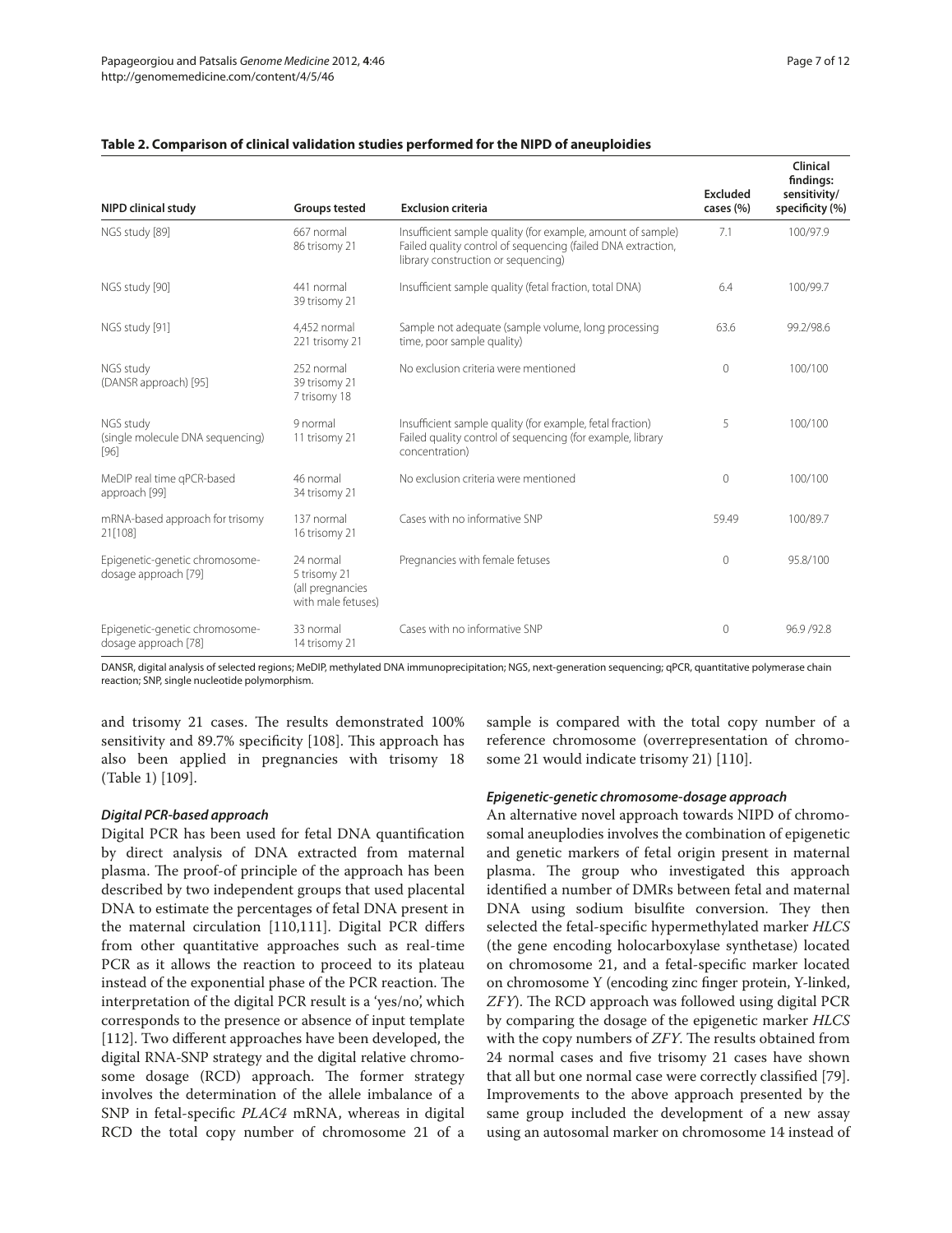*ZFY* as the genetic marker for comparison [78]. The method was validated in 33 normal cases and 14 trisomy 21 cases. One of the normal cases and one of the trisomy 21 cases were misclassified. The samples were collected at 12 to 18 weeks of gestation. Although the improved method was not restricted to male fetuses, it required the presence of informative SNPs within the genetic marker. Furthermore, this approach required the use of microfluidic digital PCR, which is expensive and not easily available to diagnostic laboratories (Table 1). This method also remains to be validated by independent studies.

#### **Challenges for clinical implementation**

The new era of NIPD for aneuploidies has opened new possibilities for the implementation of these technologies into clinical practice in the near future. Biotechnology companies that are partly or wholly dedicated to the development of NIPD tests have initiated large-scale clinical studies towards their implementation. In October 2011 one of the companies dedicated to the development of prenatal diagnostic tests announced the launch of its first NIPD test for trisomy 21, which is available in 20 major metropolitan regions across the United States (SEQUENOM Inc., San Diego, CA, USA) [113]. Their test (MaterniT21 test) is a LDT that analyzes circulating cell-free DNA extracted from a maternal blood sample using next-generation MPSS analysis. The test detects an increased representation of chromosome 21 material, which is associated with trisomy 21 [91].

A second biotechnology company (Aria Diagnostics Inc., San Jose, CA, USA) [114] has also developed an NGS-based approach [95]. According to the company, the approach requires one-tenth of the sequencing depth of the MPSS approach, as employed in the MaterniT21 test. In addition, 750 samples can be analyzed in one sequencing run, compared with the four to eight that have been tested with shotgun sequencing methods.

Another company (Verinata Health Inc., Redwood City, CA, USA) [115] has recently announced the launch of their NIPD test (Verifi prenatal test). The company has conducted a large validation study of 532 pregnancies including 89 trisomy 21 cases, 36 trisomy 18 cases, 14 trisomy 13 cases and 16 monosomy X cases using massively parallel sequencing. The results demonstrated 100% specificity and sensitivities of 100%, 97.2%, 78.6% and 93.8%, respectively. The pregnancies tested were in the range of 8 to 22 weeks of gestation  $[116]$ . This study is the first to demonstrate the diagnostic efficiency of NGS in other aneuploidies in addition to trisomy 21.

NGS approaches have the potential to be implemented in clinical practice not only for NIPD of trisomy 21 cases and other aneuploidies, but also for other chromosomal abnormalities, since they can be used for whole genome investigation in a single experiment. On the other hand, NGS approaches are time-consuming, laborious and technically challenging. Furthermore, they require a highly technological infrastructure, which is expensive and therefore not easily implemented in diagnostic laboratories (Table 1).

Another approach based on MeDIP real-time qPCR [99] is currently being developed as a commercially available test by another biotechnology company (NIPD Genetics Ltd, Nicosia, Cyprus) [117]. This is an antibodybased approach and relies on the sensitivity and specificity of the antibody to capture only methylated sites and not unmethylated sites. Therefore, it requires thorough quality control prior to use. Furthermore, this method remains to be validated by independent studies. Nevertheless, the approach is relatively fast compared with NGS approaches (Table 1).

An additional novel approach is the application of digital PCR for NIPD of aneuploidies. The proof-ofprinciple of this assay was described by two independent research groups, as mentioned earlier [110,111]. However, only one group has used this assay on maternal plasma samples for NIPD of trisomy 21 through the epigenetic-genetic chromosome-dosage approach [78,79]. The approach is being developed with a biotechnology company (SEQUENOM Inc.) [113]. The pilot study performed demonstrated that this approach has the potential to be implemented for NIPD of trisomy 21. Nevertheless, the results from a larger validation study still remain to be seen. Digital PCR technology is very promising since it allows accurate quantification of copy numbers in contrast to other quantification methods such as real-time PCR. However, it requires the development of microfluidic devices with several thousand reaction chambers in order to make it less laborious and time-consuming compared with manually performed conventional PCR. These devices are expensive and not available to the vast majority of diagnostic laboratories, and therefore this approach will not be easily implemented in clinical practice (Table 1).

The identification of fetal-specific mRNA molecules in maternal plasma and the development of non-invasive diagnostic assays has also been proposed. As discussed earlier, a team used the fetal-specific *PLAC4* mRNA transcript for NIPD of trisomy 21 using MS [106,108]. Although this approach demonstrates high diagnostic efficiency, it can only be applied to pregnancies with informative SNPs within *PLAC4* mRNA - this is rarely achieved since it requires a large panel of SNPs to be tested. Furthermore, this approach is laborious and limited by the stability of mRNA molecules, and requires specialized infrastructure that is not available to the majority of diagnostic laboratories. This method remains to be validated by independent studies (Table 1).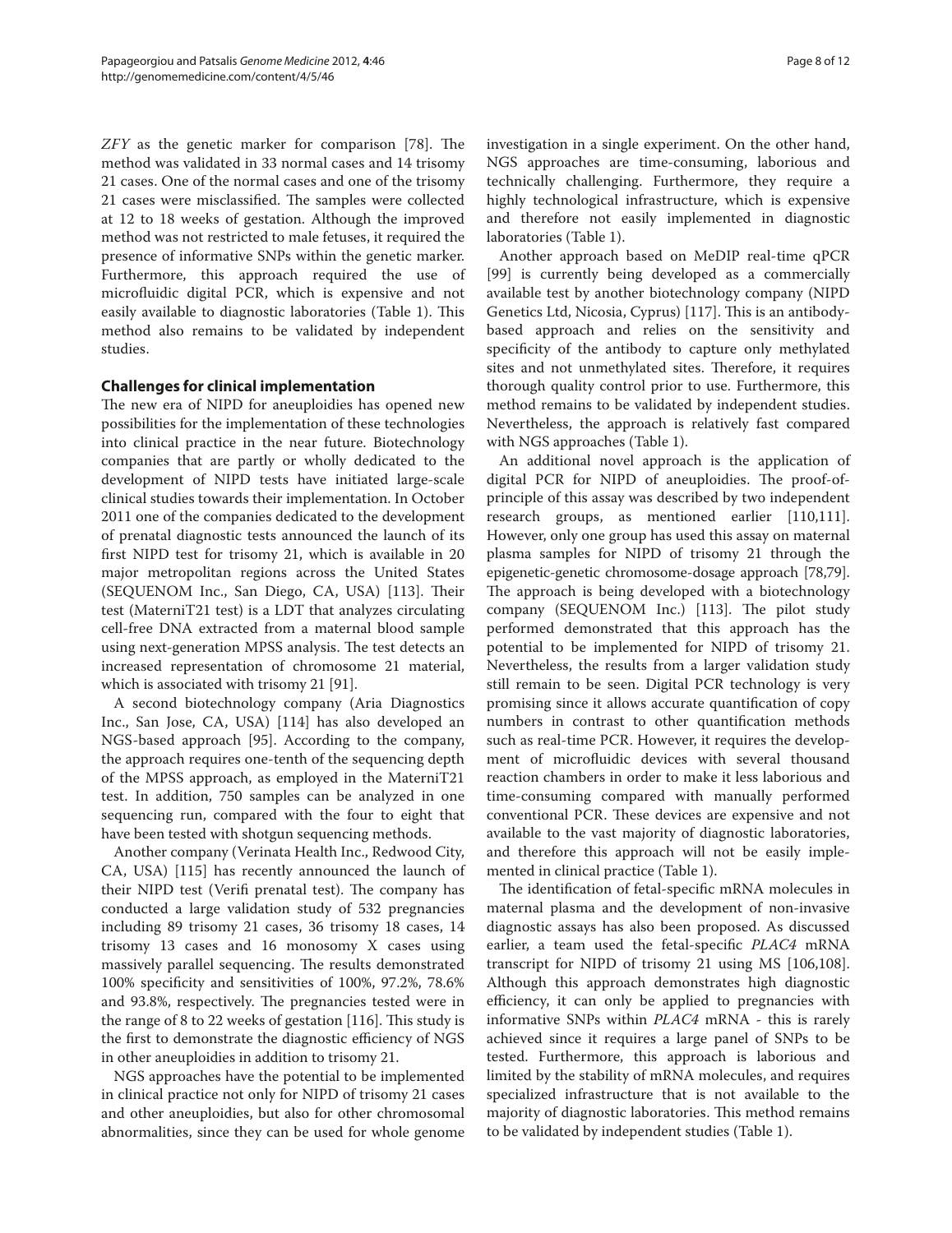The final selection of the test or tests that will likely be used for routine clinical diagnosis will rely on identifying the method that will provide the most convincing evidence of validity. Large-scale validation studies will be needed to provide a more accurate estimation of the diagnostic efficiency of each of the above methods. Furthermore, the selected test would need to be suitable for easy implementation in diagnostic laboratories worldwide. The test should require as little expensive equipment and reagents as possible, and should be as simple and as fast as possible since in the clinical diagnostic setting the speed of the test is one of the most critical factors, especially in prenatal diagnosis. Moreover, the selected test or tests would need to fulfill national or international criteria. Evaluation of the tests could, for example, be done using the quality assessment tool of diagnostic accuracy studies (QUADAS) guidelines [118], which consists of a 14-item checklist encompassing the most common sources of bias and variation observed in diagnostic accuracy.

#### **Conclusions and future directions**

NIPD is of substantial medical importance as it targets the development of safer and more effective methods to avoid the risk of fetal loss associated with currently used invasive methods. After 30 years of research, NIPD of aneuploidies is becoming a reality. Novel methods such as NGS approaches, the MeDIP real-time qPCR-based approach, mRNA detection methods and digital PCRbased methods have facilitated progress towards the implementation of NIPD of trisomy 21 in clinical practice. Nevertheless, current approaches have limitations and restrictions that hinder early and easy implementation. Such limitations are often associated with the cost of the infrastructure required for the assay to be applied, such as in the application of NGS approaches and digital PCR. NGS approaches and mRNA detection methods are also laborious and require prior knowledge. Furthermore, the successful implementation of the MeDIP real time qPCRbased approach depends on the quality and efficiency of the antibody used and requires thorough quality control before use.

So far, the most validated approach that has been tested in a large number of samples by independent groups is the NGS approach. This approach is expected to be the first to be introduced into clinical practice, since several biotechnology companies have already started providing services [113-115]. However, due to the limitations discussed earlier, such as the high cost and the time required, the method will require further improvements before it can be implemented in diagnostic laboratories.

The technologies developed so far refer mainly to NIPD of trisomy 21. Nevertheless, the development of NIPD for other common aneuploidies such as those associated with chromosomes 13 and 18 is very close. NGS-based approaches have already been investigated in pilot studies to address the issue [92,94]. In addition, the MeDIP realtime qPCR-based approach has already taken into account the need for the development of NIPD of aneuploidies associated with chromosomes 13, 18, X and Y through the identification of DMRs located on these chromosomes [98]. Developers predict that NIPD will be applied to monogenic diseases and complete fetal genome mapping within the next 10 years [119]. Furthermore, we speculate that NIPD will replace the existing invasive methods within the next 5 years, eliminating the risk of fetal loss.

#### **Abbreviations**

cffDNA, cell free fetal DNA; CVS, chorionic villi sampling; DANSR, digital analysis of selected regions; DMR, differentially methylated region; FACS, fluorescence-activated cell sorting; ffDNA, free fetal DNA; FISH, fluorescence in situ hybridization; LDT, laboratory-developed test; MACS, magnetic-activated cell sorting; MeDIP, methylated DNA immunoprecipitation; MPSS, massively parallel shotgun sequencing; MS, mass spectroscopy; NGS, next-generation sequencing; NIPD, non-invasive prenatal diagnosis; NRBC, nucleated red blood cell; PCR, polymerase chain reaction; qPCR, quantitative polymerase chain reaction; RCD, relative chromosome dosage; SNP, single nucleotide polymorphism.

#### **Competing interests**

The authors have filed a PCT patent application for the NIPD MeDIP real time qPCR based approach (PCT Patent Application No. PCT/1B2011/000217). The MeDIP real time qPCR study performed by our team was funded by the SAFE Network of Excellence European Commission Funded 6th Framework Package Project Number: LSHB-CT-2004-503243, the Cyprus Institute of Neurology and Genetics and NIPD Genetics Ltd.

#### **Author details**

1 The Cyprus Institute of Neurology and Genetics, PO Box 23462, 1683, Nicosia, Cyprus. 2 NIPD Genetics Ltd, PO Box 27954, 2434, Nicosia, Cyprus.

#### Published: 28 May 2012

#### **References**

- 1. Hulten MA, Dhanjal S, Pertl B: Rapid and simple prenatal diagnosis of common chromosome disorders: advantages and disadvantages of the molecular methods FISH and QF-PCR. Reproduction 2003, 126:279-97.
- 2. Grimshaw G, Szczepura A, Hultén M, MacDonald F, Nevin N, Sutton F, Dhanjal S: Evaluation of molecular tests for prenatal diagnosis of chromosome abnormalities. Health Technol Assess 2003, 7:1-146.
- 3. Divane A, Carter NP, Spathas DH, Ferguson-Smith MA: Rapid prenatal diagnosis of aneuploidy from uncultured amniotic fluid cells using fivecolour fluorescence in situ hybridization. Prenat Diagn 1994, 14:1061-1069.
- 4. Driscoll DA, Gross S: Clinical practice. Prenatal screening for aneuploidy. N Engl J Med 2009, 360:2556-2562.
- 5. Hassold T, Abruzzo M, Adkins K, Griffin D, Merrill M, Millie E, Saker D, Shen J, Zaragoza M: Human aneuploidy: incidence, origin, and etiology. Environ Mol Mutagen 1996, 28:167-175.
- 6. Griffiths AJF, Jeffrey H, Suzuki DT, Lewontin RC, Gelbart WM: Chromosome mutation II: changes in chromosome number. In An Introduction to Genetic Analysis. 7th edition. Edited by Griffith AJF, Miller JH, Suzuki DT, Lewontin RC, Gelbart WM. New York: WH Freeman and Company; 2000.
- 7. Valenti C, Schutta EJ, Kehaty T: Prenatal diagnosis of Down's syndrome. Lancet 1968, 2:220.
- 8. Wapner RJ: Invasive prenatal diagnostic techniques. Semin Perinatol 2005, 29:401-404.
- 9. Chachkin CJ: What potent blood: non-invasive prenatal genetic diagnosis and the transformation of modern prenatal care. Am J Law Med 2007, 33:9-53.
- 10. Caughey AB, Hopkins LM, Norton ME: Chorionic villus sampling compared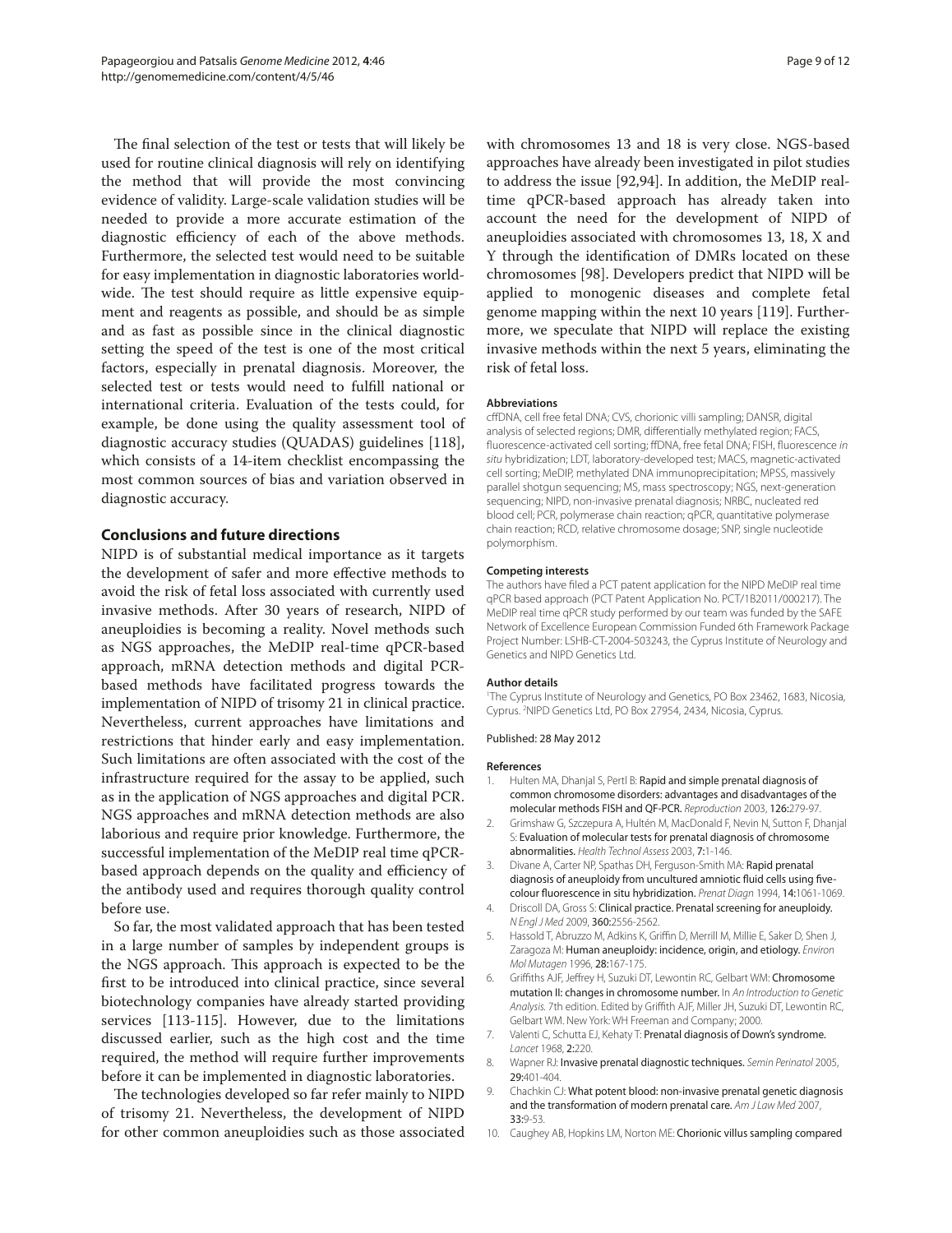with amniocentesis and the difference in the rate of pregnancy loss. Obstet Gynecol 2006, 108:612-616.

- 11. Mujezinovic F, Alfirevic Z: Procedure-related complications of amniocentesis and chorionic villous sampling: a systematic review. Obstet Gynecol 2007, 110:687-694.
- 12. Lo YM, Corbetta N, Chamberlain PF, Rai V, Sargent IL, Redman CW, Wainscoat JS: Presence of fetal DNA in maternal plasma and serum. Lancet 1997, 350:485-487.
- 13. Bianchi DW, Avent ND, Costa JM, van der Schoot CE: Noninvasive prenatal diagnosis of fetal Rhesus D: ready for Prime(r) Time. Obstet Gynecol 2005, 106:841-844.
- 14. Lo YM, Hjelm NM, Fidler C, Sargent IL, Murphy MF, Chamberlain PF, Poon PM, Redman CW, Wainscoat JS: Prenatal diagnosis of fetal RhD status by molecular analysis of maternal plasma. N Engl J Med 1998, 339:1734-1738.
- 15. Lo YM, Tein MS, Lau TK, Haines CJ, Leung TN, Poon PM, Wainscoat JS, Johnson PJ, Chang AM, Hjelm NM: Quantitative analysis of fetal DNA in maternal plasma and serum: implications for noninvasive prenatal diagnosis.  $AmJ$ Hum Genet 1998, 62:768-775.
- 16. Lun FM, Chiu RW, Allen Chan KC, Yeung Leung T, Kin Lau T, Dennis Lo YM: Microfluidics digital PCR reveals a higher than expected fraction of fetal DNA in maternal plasma. Clin Chem 2008, 54:1664-1672.
- 17. Chan KC, Zhang J, Hui AB, Wong N, Lau TK, Leung TN, Lo KW, Huang DW, Lo YM: Size distributions of maternal and fetal DNA in maternal plasma. Clin Chem 2004, 50:88-92.
- 18. Poon LL, Leung TN, Lau TK, Chow KC, Lo YM: Differential DNA methylation between fetus and mother as a strategy for detecting fetal DNA in maternal plasma. Clin Chem 2002, 48:35-41.
- 19. Chiu RW, Chan KC, Gao Y, Lau VY, Zheng W, Leung TY, Foo CH, Xie B, Tsui NB, Lun FM, Zee BC, Lau TK, Cantor CR, Lo YM: Noninvasive prenatal diagnosis of fetal chromosomal aneuploidy by massively parallel genomic sequencing of DNA in maternal plasma. Proc Natl Acad Sci U S A 2008, 105:20458-20463.
- 20. Fan HC, Blumenfeld YJ, Chitkara U, Hudgins L, Quake SR: Noninvasive diagnosis of fetal aneuploidy by shotgun sequencing DNA from maternal blood. Proc Natl Acad Sci U S A 2008, 105:16266-16271.
- 21. Chim SS, Tong YK, Chiu RW, Lau TK, Leung TN, Chan LY, Oudejans CB, Ding C, Lo YM: Detection of the placental epigenetic signature of the maspin gene in maternal plasma. Proc Natl Acad Sci U S A 2005, 102:14753-14758.
- 22. Old RW, Crea F, Puszyk W, Hulten MA: Candidate epigenetic biomarkers for non-invasive prenatal diagnosis of Down syndrome. Reprod Biomed Online 2007, 15:227-235.
- 23. Chim SS, Jin S, Lee TY, Lun FM, Lee WS, Chan LY, Jin Y, Yang N, Tong YK, Leung TY, Lau TK, Ding C, Chiu RW, Lo YM: Systematic search for placental DNAmethylation markers on chromosome 21: toward a maternal plasmabased epigenetic test for fetal trisomy 21. Clin Chem 2008, 54:500-511.
- 24. Ng EK, Tsui NB, Lau TK, Leung TN, Chiu RW, Panesar NS, Lit LC, Chan KW, Lo YM: mRNA of placental origin is readily detectable in maternal plasma. Proc Natl Acad Sci U S A 2003, 100:4748-4753.
- 25. Avent ND, Plummer ZE, Madgett TE, Maddocks DG, Soothill PW: Postgenomics studies and their application to non-invasive prenatal diagnosis. Semin Fetal Neonatal Med 2008, 13:91-98.
- 26. Hawes CS, Suskin HA, Petropoulos A, Latham SE, Mueller UW: A morphologic study of trophoblast isolated from peripheral blood of pregnant women. Am J Obstet Gynecol 1994, 170:1297-1300.
- 27. Schueler PA, Yamanishi DT, Pearson J, Lee Y, Wu X, Hashima S, Madlansacay MR, Cain CA, Collarini EJ, Foltz L, Mahoney W: Inconsistency of fetal trophoblast cells in first trimester maternal peripheral blood prevents non-invasive fetal testing using this cell target. Placenta 2001, 22:702-715.
- 28. Ciaranfi A, Curchod A, Odartchenko N: [Post-partum survival of fetal lymphocytes in the maternal blood]. Schweiz Med Wochenschr 1977, 107:134-138.
- 29. Pearson HA: Life-span of the fetal red blood cell. J Pediatr 1967, 70:166-171.
- 30. Bianchi DW, Flint AF, Pizzimenti MF, Knoll JH, Latt SA: Isolation of fetal DNA from nucleated erythrocytes in maternal blood. Proc Natl Acad Sci U S A 1990, 87:3279-3283.
- 31. Sohda S, Arinami T, Hamada H, Nakauchi H, Hamaguchi H, Kubo T: The proportion of fetal nucleated red blood cells in maternal blood: estimation by FACS analysis. Prenat Diagn 1997, 17:743-752.
- 32. Jansen MW, von Lindern M, Beug H, Brandenburg H, Wildschut HI, Wladimiroff JW, In 't Veld PA: The use of in vitro expanded erythroid cells in a model system for the isolation of fetal cells from maternal blood. Prenat Diagn 1999, 19:323-329.
- 33. Krabchi K, Gros-Louis F, Yan J, Bronsard M, Masse J, Forest JC, Drouin R: Quantification of all fetal nucleated cells in maternal blood between the 18th and 22nd weeks of pregnancy using molecular cytogenetic techniques. Clin Genet 2001, 60:145-150.
- 34. Troeger C, Holzgreve W, Hahn S: A comparison of different density gradients and antibodies for enrichment of fetal erythroblasts by MACS. Prenat Diagn 1999, 19:521-526.
- 35. Hahn S, Garvin AM, Di Naro E, Holzgreve W: Allele drop-out can occur in alleles differing by a single nucleotide and is not alleviated by preamplification or minor template increments. Genet Test 1998, 2:351-355.
- 36. Sekizawa A, Samura O, Zhen DK, Falco V, Farina A, Bianchi DW: Apoptosis in fetal nucleated erythrocytes circulating in maternal blood. Prenat Diagn 2000, 20:886-889.
- 37. Hahn S, Zhong XY, Holzgreve W: Recent progress in non-invasive prenatal diagnosis. Semin Fetal Neonatal Med 2008, 13:57-62.
- 38. Prieto B, Alonso R, Paz A, Candenas M, Venta R, Ladenson JH, Alvarez FV: Optimization of nucleated red blood cell (NRBC) recovery from maternal blood collected using both layers of a double density gradient. Prenat Diagn 2001, 21:187-193.
- 39. Price JO, Elias S, Wachtel SS, Klinger K, Dockter M, Tharapel A, Shulman LP, Phillips OP, Meyers CM, Shook D: Prenatal diagnosis with fetal cells isolated from maternal blood by multiparameter flow cytometry. Am J Obstet Gynecol 1991, 165:1731-1737.
- 40. Ganshirt-Ahlert D, Burschyk M, Garritsen HS, Helmer L, Miny P, Horst J, Schneider HP, Holzgreve W: Magnetic cell sorting and the transferrin receptor as potential means of prenatal diagnosis from maternal blood. Am J Obstet Gynecol 1992, 166:1350-1355.
- 41. Busch J, Huber P, Pfluger E, Miltenyi S, Holtz J, Radbruch A: Enrichment of fetal cells from maternal blood by high gradient magnetic cell sorting (double MACS) for PCR-based genetic analysis. Prenat Diagn 1994, 14:1129-1140.
- 42. Wachtel SS, Sammons D, Manley M, Wachtel G, Twitty G, Utermohlen J, Phillips OP, Shulman LP, Taron DJ, Muller UR, Koeppen P, Ruffalo TM, Addis K, Porreco R, Murata-Collins J, Parker NB, McGavran L: Fetal cells in maternal blood: recovery by charge flow separation. Hum Genet 1996, 98:162-166.
- 43. Busch J, Huber P, Holtz J, Pfluger E, Radbruch A: Simple and fast "double-MACS" sorting of fetal erythroblasts from maternal blood for PCR-based paternity analysis. Ann N Y Acad Sci 1994, 731:144-146.
- 44. Bianchi DW, Simpson JL, Jackson LG, Elias S, Holzgreve W, Evans MI, Dukes KA, Sullivan LM, Klinger KW, Bischoff FZ, Hahn S, Johnson KL, Lewis D, Wapner RJ, de la Cruz F: Fetal gender and aneuploidy detection using fetal cells in maternal blood: analysis of NIFTY I data. National Institute of Child Health and Development Fetal Cell Isolation Study. Prenat Diagn 2002, 22:609-615.
- 45. Bianchi DW, Williams JM, Sullivan LM, Hanson FW, Klinger KW, Shuber AP: PCR quantitation of fetal cells in maternal blood in normal and aneuploid pregnancies. Am J Hum Genet 1997, 61:822-829.
- Hung EC, Chiu RW, Lo YM: Detection of circulating fetal nucleic acids: a review of methods and applications. J Clin Pathol 2009, 62:308-313.
- 47. Wright CF, Burton H: The use of cell-free fetal nucleic acids in maternal blood for non-invasive prenatal diagnosis. Hum Reprod Update 2009, 15:139-151.
- 48. Bischoff FZ, Sinacori MK, Dang DD, Marquez-Do D, Horne C, Lewis DE, Simpson JL: Cell-free fetal DNA and intact fetal cells in maternal blood circulation: implications for first and second trimester non-invasive prenatal diagnosis. Hum Reprod Update 2002, 8:493-500.
- 49. Adinolfi M, Davies A, Sharif S, Soothill P, Rodeck C: Detection of trisomy 18 and Y-derived sequences in fetal nucleated cells obtained by transcervical flushing. Lancet 1993, 342:403-404.
- 50. Loke YW, King A, Burrows T, Gardner L, Bowen M, Hiby S, Howlett S, Holmes N, Jacobs D: Evaluation of trophoblast HLA-G antigen with a specific monoclonal antibody. Tissue Antigens 1997, 50:135-146.
- 51. Bulmer JN, Cioni R, Bussani C, Cirigliano V, Sole F, Costa C, Garcia P, Adinolfi M: HLA-G positive trophoblastic cells in transcervical samples and their isolation and analysis by laser microdissection and QF-PCR. Prenat Diagn 2003, 23:34-39.
- 52. Sifakis S, Ghatpande S, Seppo A, Kilpatrick MW, Tafas T, Tsipouras P, Fejgin M, Amiel A: Prenatal diagnosis of trisomy 21 through detection of trophoblasts in cervical smears. Early Hum Dev 2010, 86:311-313.
- 53. Mandel P, Métals P: Les acides nucléiques du sanguine chez l'homme. CR Acad Sci Paris 1948, 142:241-243.
- 54. Sekizawa A, Kondo T, Iwasaki M, Watanabe A, Jimbo M, Saito H, Okai T: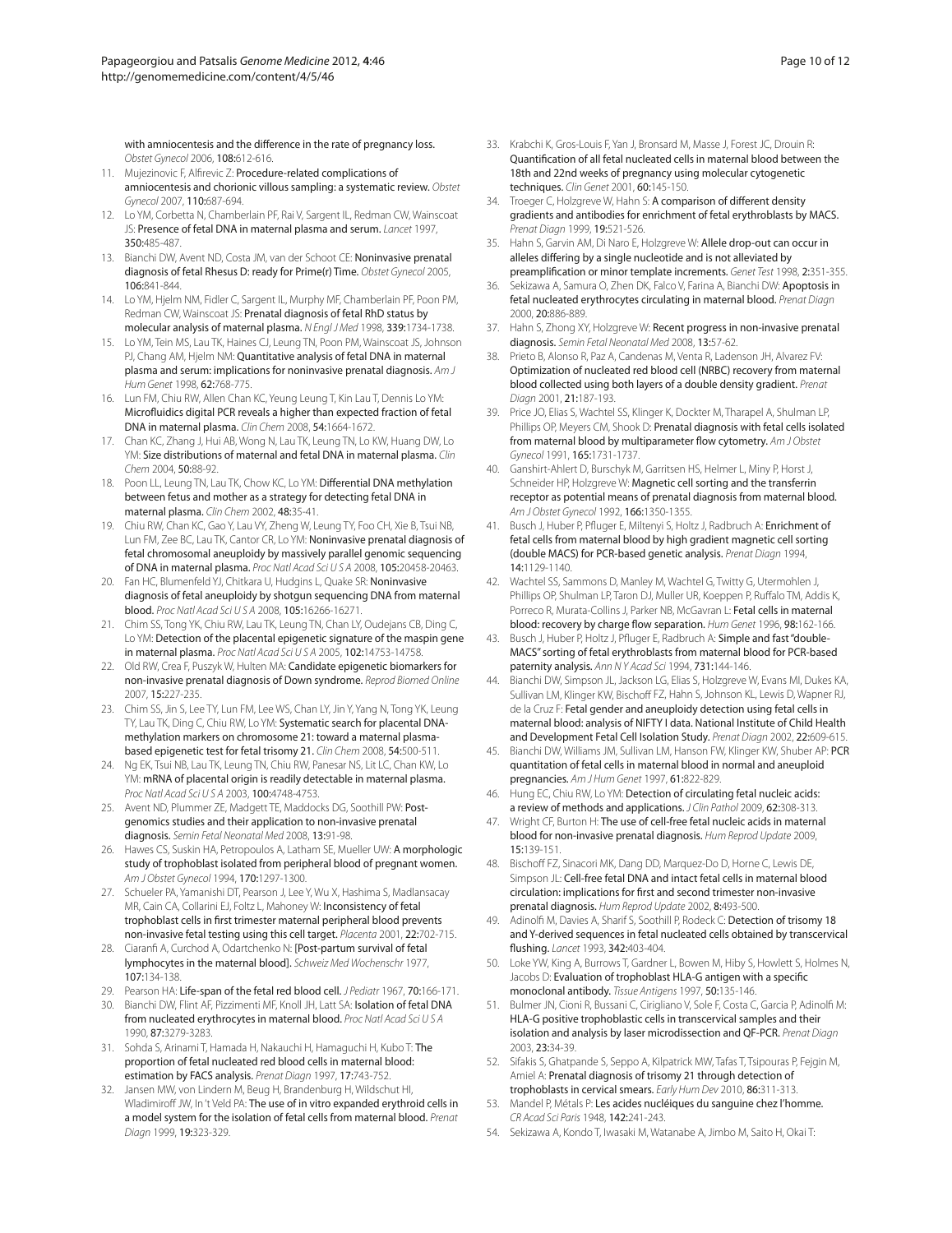Accuracy of fetal gender determination by analysis of DNA in maternal plasma. Clin Chem 2001, 47:1856-1858.

- 55. Birch L, English CA, O'Donoghue K, Barigye O, Fisk NM, Keer JT: Accurate and robust quantification of circulating fetal and total DNA in maternal plasma from 5 to 41 weeks of gestation. Clin Chem 2005, 51:312-320.
- 56. Honda H, Miharu N, Ohashi Y, Samura O, Kinutani M, Hara T, Ohama K: Fetal gender determination in early pregnancy through qualitative and quantitative analysis of fetal DNA in maternal serum. Hum Genet 2002, 110:75-79.
- 57. Papasavva T, Kalikas I, Kyrri A, Kleanthous M: Arrayed primer extension for the noninvasive prenatal diagnosis of beta-thalassemia based on detection of single nucleotide polymorphisms. Ann N Y Acad Sci 2008, 1137:302-308.
- Papasavva T, Kalakoutis G, Kalikas I, Neokli E, Papacharalambous S, Kyrri A, Kleanthous M: Noninvasive prenatal diagnostic assay for the detection of beta-thalassemia. Ann N Y Acad Sci 2006, 1075:148-153.
- 59. Fucharoen G, Tungwiwat W, Ratanasiri T, Sanchaisuriya K, Fucharoen S; Prenatal detection of fetal hemoglobin E gene from maternal plasma. Prenat Diagn 2003, 23:393-396.
- 60. Gonzalez-Gonzalez MC, Garcia-Hoyos M, Trujillo MJ, Rodriguez de Alba M, Lorda-Sanchez I, Diaz-Recasens J, Gallardo E, Ayuso C, Ramos C: Prenatal detection of a cystic fibrosis mutation in fetal DNA from maternal plasma. Prenat Diagn 2002, 22:946-948.
- 61. Saito H, Sekizawa A, Morimoto T, Suzuki M, Yanaihara T: Prenatal DNA diagnosis of a single-gene disorder from maternal plasma. Lancet 2000, 356:1170.
- 62. Ding C, Chiu RW, Lau TK, Leung TN, Chan LC, Chan AY, Charoenkwan P, Ng IS, Law HY, Ma ES, Xu X, Wanapirak C, Sanguansermsri T, Liao C, Ai MA, Chui DH, Cantor CR, Lo YM: MS analysis of single-nucleotide differences in circulating nucleic acids: Application to noninvasive prenatal diagnosis. Proc Natl Acad Sci U S A 2004, 101:10762-10767.
- 63. Li Y, Hahn D, Wenzel F, Holzgreve W, Hahn S: Detection of SNPs in the plasma of pregnant women and in the urine of kidney transplant recipients by mass spectrometry. Ann N Y Acad Sci 2006, 1075:144-147.
- 64. Tang K, Fu DJ, Julien D, Braun A, Cantor CR, Koster H: Chip-based genotyping by mass spectrometry. Proc Natl Acad Sci U S A 1999, 96:10016-10020.
- 65. Li Y, Zimmermann B, Rusterholz C, Kang A, Holzgreve W, Hahn S: Size separation of circulatory DNA in maternal plasma permits ready detection of fetal DNA polymorphisms. Clin Chem 2004, 50:1002-1011.
- 66. Lo YM, Chiu RW: Noninvasive prenatal diagnosis of fetal chromosomal aneuploidies by maternal plasma nucleic acid analysis. Clin Chem 2008, 54:461-466.
- 67. Dhallan R, Au WC, Mattagajasingh S, Emche S, Bayliss P, Damewood M, Cronin M, Chou V, Mohr M: Methods to increase the percentage of free fetal DNA recovered from the maternal circulation. JAMA 2004, 291:1114-1119.
- Dhallan R, Guo X, Emche S, Damewood M, Bayliss P, Cronin M, Barry J, Betz J, Franz K, Gold K, Vallecillo B, Varney J: A non-invasive test for prenatal diagnosis based on fetal DNA present in maternal blood: a preliminary study. Lancet 2007, 369:474-481.
- 69. Ch innapapagari SK, Holzgreve W, Lapaire O, Zimmermann B, Hahn S: Treatment of maternal blood samples with formaldehyde does not alter the proportion of circulatory fetal nucleic acids (DNA and mRNA) in maternal plasma. Clin Chem 2005, 51:652-655.
- 70. Chung GT, Chiu RW, Chan KC, Lau TK, Leung TN, Lo YM: Lack of dramatic enrichment of fetal DNA in maternal plasma by formaldehyde treatment. Clin Chem 2005, 51:655-658.
- 71. Weber M, Davies JJ, Wittig D, Oakeley EJ, Haase M, Lam WL, Schubeler D: Chromosome-wide and promoter-specific analyses identify sites of differential DNA methylation in normal and transformed human cells. Nat Genet 2005, 37:853-862.
- 72. Jones PA, Baylin SB: The epigenomics of cancer. Cell 2007, 128:683-692.
- 73. Esteller M, Sanchez-Cespedes M, Rosell R, Sidransky D, Baylin SB, Herman JG: Detection of aberrant promoter hypermethylation of tumor suppressor genes in serum DNA from non-small cell lung cancer patients. Cancer Res 1999, 59:67-70.
- 74. Lo YM, Wong IH, Zhang J, Tein MS, Ng MH, Hjelm NM: Quantitative analysis of aberrant p16 methylation using real-time quantitative methylationspecific polymerase chain reaction. Cancer Res 1999, 59:3899-3903.
- 75. Wong IH, Lo YM, Zhang J, Liew CT, Ng MH, Wong N, Lai PB, Lau WY, Hjelm NM, Johnson PJ: Detection of aberrant p16 methylation in the plasma and serum of liver cancer patients. Cancer Res 1999, 59:71-73.
- 76. Herman JG, Graff JR, Myohanen S, Nelkin BD, Baylin SB: Methylation-specific PCR: a novel PCR assay for methylation status of CpG islands. Proc Natl Acad Sci U S A 1996, 93:9821-9826.
- 77. Chiu RW, Chim SS, Wong IH, Wong CS, Lee WS, To KF, Tong JH, Yuen RK, Shum AS, Chan JK, Chan LY, Yuen JW, Tong YK, Weier JF, Ferlatte C, Leung TN, Lau TK, Lo KW, Lo YM: Hypermethylation of RASSF1A in human and rhesus placentas. Am J Pathol 2007, 170:941-950.
- 78. Tong YK, Chiu RW, Akolekar R, Leung TY, Lau TK, Nicolaides KH, Lo YM: Epigenetic-genetic chromosome dosage approach for fetal trisomy 21 detection using an autosomal genetic reference marker. PLoS One 2010, 5:e15244.
- 79. Tong YK, Jin S, Chiu RW, Ding C, Chan KC, Leung TY, Yu L, Lau TK, Lo YM: Noninvasive prenatal detection of trisomy 21 by an epigenetic-genetic chromosome-dosage approach. Clin Chem 2010, 56:90-98.
- 80. Tong YK, Ding C, Chiu RW, Gerovassili A, Chim SS, Leung TY, Leung TN, Lau TK, Nicolaides KH, Lo YM: Noninvasive prenatal detection of fetal trisomy 18 by epigenetic allelic ratio analysis in maternal plasma: Theoretical and empirical considerations. Clin Chem 2006, 52:2194-2202.
- Grunau C, Clark SJ, Rosenthal A: Bisulfite genomic sequencing: systematic investigation of critical experimental parameters. Nucleic Acids Res 2001, 29:E65-65.
- 82. Fazzari MJ, Greally JM: Epigenomics: beyond CpG islands. Nat Rev Genet 2004, 5:446-455.
- 83. Eckhardt F, Lewin J, Cortese R, Rakyan VK, Attwood J, Burger M, Burton J, Cox TV, Davies R, Down TA, Haefliger C, Horton R, Howe K, Jackson DK, Kunde J, Koenig C, Liddle J, Niblett D, Otto T, Pettett R, Seemann S, Thompson C, West T, Rogers J, Olek A, Berlin K, Beck S: DNA methylation profiling of human chromosomes 6, 20 and 22. Nat Genet 2006, 38:1378-1385.
- 84. Rakyan VK, Down TA, Thorne NP, Flicek P, Kulesha E, Graf S, Tomazou EM, Backdahl L, Johnson N, Herberth M, Howe KL, Jackson DK, Miretti MM, Fiegler H, Marioni JC, Birney E, Hubbard TJ, Carter NP, Tavare S, Beck S: An integrated resource for genome-wide identification and analysis of human tissuespecific differentially methylated regions (tDMRs). Genome Res 2008, 18:1518-1529.
- 85. Tsui NB, Chiu RW, Ding C, El-Sheikhah A, Leung TN, Lau TK, Nicolaides KH, Lo YM: Detection of trisomy 21 by quantitative mass spectrometric analysis of single-nucleotide polymorphisms. Clin Chem 2005, 51:2358-2362.
- 86. Geifman-Holtzman O, Ober Berman J: Prenatal diagnosis: update on invasive versus noninvasive fetal diagnostic testing from maternal blood. Expert Rev Mol Diagn 2008, 8:727-751.
- 87. Bahtiyar MO, Copel JA, Mahoney MJ, Buhimschi IA, Buhimschi CS: Proteomics: a novel methodology to complement prenatal diagnosis of chromosomal abnormalities and inherited human diseases. Am J Perinatol 2007, 24:167-181.
- 88. Fan HC, Quake SR: Sensitivity of noninvasive prenatal detection of fetal aneuploidy from maternal plasma using shotgun sequencing is limited only by counting statistics. PLoS One 2010, 5:e10439.
- 89. Chiu RW, Akolekar R, Zheng YW, Leung TY, Sun H, Chan KC, Lun FM, Go AT, Lau ET, To WW, Leung WC, Tang RY, Au-Yeung SK, Lam H, Kung YY, Zhang X, van Vugt JM, Minekawa R, Tang MH, Wang J, Oudejans CB, Lau TK, Nicolaides KH, Lo YM: Non-invasive prenatal assessment of trisomy 21 by multiplexed maternal plasma DNA sequencing: large scale validity study. BMJ 2011, 342:c7401.
- 90. Ehrich M, Deciu C, Zwiefelhofer T, Tynan JA, Cagasan L, Tim R, Lu V, McCullough R, McCarthy E, Nygren AO, Dean J, Tang L, Hutchison D, Lu T, Wang H, Angkachatchai V, Oeth P, Cantor CR, Bombard A, van den Boom D: Noninvasive detection of fetal trisomy 21 by sequencing of DNA in maternal blood: a study in a clinical setting. Am J Obstet Gynecol 2011, 204:205 e1-11.
- 91. Palomaki GE, Kloza EM, Lambert-Messerlian GM, Haddow JE, Neveux LM, Ehrich M, van den Boom D, Bombard AT, Deciu C, Grody WW, Nelson SF, Canick JA: DNA sequencing of maternal plasma to detect Down syndrome: an international clinical validation study. Genet Med 2011, 13:913-920.
- 92. Chen EZ, Chiu RWK, Sun H, Akolekar R, Chan KCA, Leung TY, Jiang P, Zheng YWL, Lun FMF, Chan LYS, Jin Y, Go ATJI, Lau ET, To WWK, Leung WC, Tang RYK, Au-Yeung SKC, Lam H, Kung YY, Zhang X, van Vugt JMG, Minekawa R, Tang MHY, Wang J, Oudejans CBM, Lau TK, Nicolaides KH, Lo YMD: Noninvasive prenatal diagnosis of fetal trisomy 18 and trisomy 13 by maternal plasma DNA sequencing. PLoS One 2011, 6:e21791.
- 93. Sehnert AJ, Rhees B, Comstock D, de Feo E, Heilek G, Burke J, Rava RP: Optimal detection of fetal chromosomal abnormalities by massively